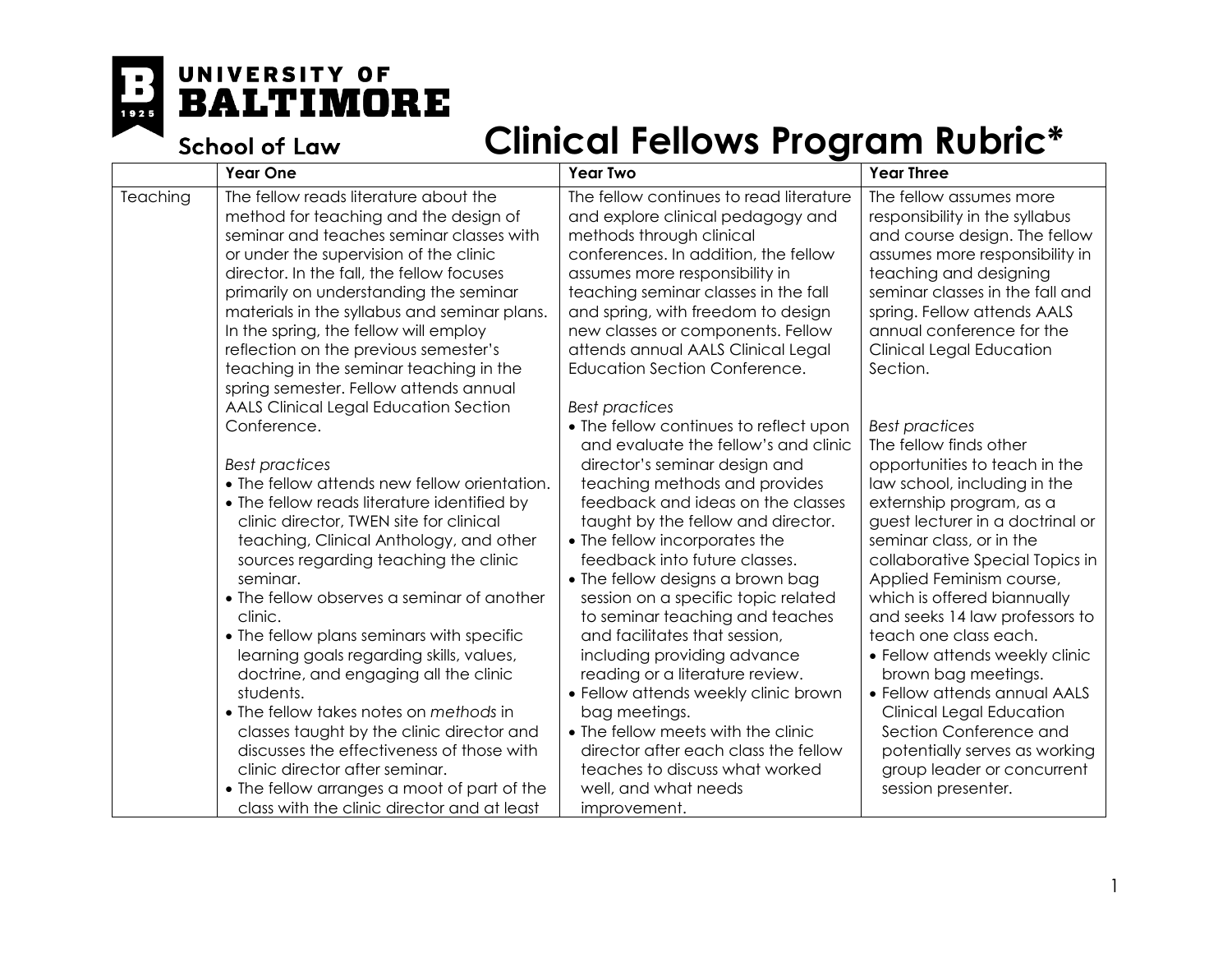

#### <span id="page-1-0"></span>UNIVERSITY OF **BALTIMORE**

**School of Law** 

| <b>Year One</b>                                                                                                                                                                                                                                                                                                                                                                                                                                                                                                                                                                                                                                                                                                                                                                                          | <b>Year Two</b>                                                                                                                                                                                                                                                                                                                                                                  | <b>Year Three</b>                                                                                                                                                                                                                                                                                                                                                      |
|----------------------------------------------------------------------------------------------------------------------------------------------------------------------------------------------------------------------------------------------------------------------------------------------------------------------------------------------------------------------------------------------------------------------------------------------------------------------------------------------------------------------------------------------------------------------------------------------------------------------------------------------------------------------------------------------------------------------------------------------------------------------------------------------------------|----------------------------------------------------------------------------------------------------------------------------------------------------------------------------------------------------------------------------------------------------------------------------------------------------------------------------------------------------------------------------------|------------------------------------------------------------------------------------------------------------------------------------------------------------------------------------------------------------------------------------------------------------------------------------------------------------------------------------------------------------------------|
| one other fellow, to absorb teaching<br>feedback.<br>• The fellow records the class, reviews it,<br>and meets with the clinic director shortly<br>after the class to discuss what worked<br>well and what needs improvement.<br>• The fellow incorporates that feedback<br>into the subsequent classes taught.<br>• The fellow meets with the clinic director<br>after each class the fellow teaches to<br>discuss what worked well, and what<br>needs improvement.<br>• Fellow attends weekly clinic brown bag<br>meetings.<br>• Fellow attends annual AALS Clinical Legal<br>Education Section Conference and any<br>other conferences based on discussion<br>with clinic director.<br>• After each semester, fellow may share<br>student evaluations with clinic director to<br>discuss the feedback. | • Fellow potentially serves as working<br>group leader or concurrent session<br>presenter at AALS annual Clinical<br>Legal Education Section<br>Conference.<br>• The fellow participates as co-<br>presenter during UBalt's new clinic<br>fellow orientation.<br>• After each semester, fellow may<br>share student evaluations with clinic<br>director to discuss the feedback. | • The fellow participates as<br>co-presenter during UBalt's<br>new clinic fellow orientation.<br>• Fellow serves as working<br>group leader or concurrent<br>session presenter at AALS<br>Conference for Clinical<br>Legal Education Section.<br>• After each semester, fellow<br>may share student<br>evaluations with clinic<br>director to discuss the<br>feedback. |
| In general, in a six credit clinic, the fellow<br>supervises two students in the fall, and four<br>students in the spring. In a three credit<br>clinic, the fellow supervises four students in<br>the fall and six students in the spring or four<br>students for the entire first year if the clinic<br>is a year-long clinic. <sup>F</sup>                                                                                                                                                                                                                                                                                                                                                                                                                                                             | In general, in a six credit clinic, the<br>fellow supervises four students each<br>semester. In a three credit clinic, the<br>fellow supervises six students each<br>semester or six students for the entire<br>year if the clinic is a year-long clinic. If<br>helpful to the fellow for case                                                                                   | In general, in a six credit<br>clinic, the fellow supervises<br>four students each semester.<br>In a three credit clinic, the<br>fellow supervises six students<br>each semester or six students<br>for the entire year if the clinic<br>is a year-long clinic. If helpful                                                                                             |
|                                                                                                                                                                                                                                                                                                                                                                                                                                                                                                                                                                                                                                                                                                                                                                                                          |                                                                                                                                                                                                                                                                                                                                                                                  | coverage or development, the fellow                                                                                                                                                                                                                                                                                                                                    |

 $\overline{a}$ <sup>Φ</sup> Correspondingly, the clinic director or other tenure-track or Professor of the Practice faculty member's supervision load is as follows. For a 6 credit clinic, the regular load is 6 students in a 6 credit clinic and 10 students in a 3 credit clinic. If the faculty member is teaching another course during the semester, the supervision load is reduced to 3 students in a 6 credit clinic and 5 students in a 3 credit clinic. The Clinic Director's supervision load in the IPC 3-credit clinic is 8 students due to the responsibilities at OPD.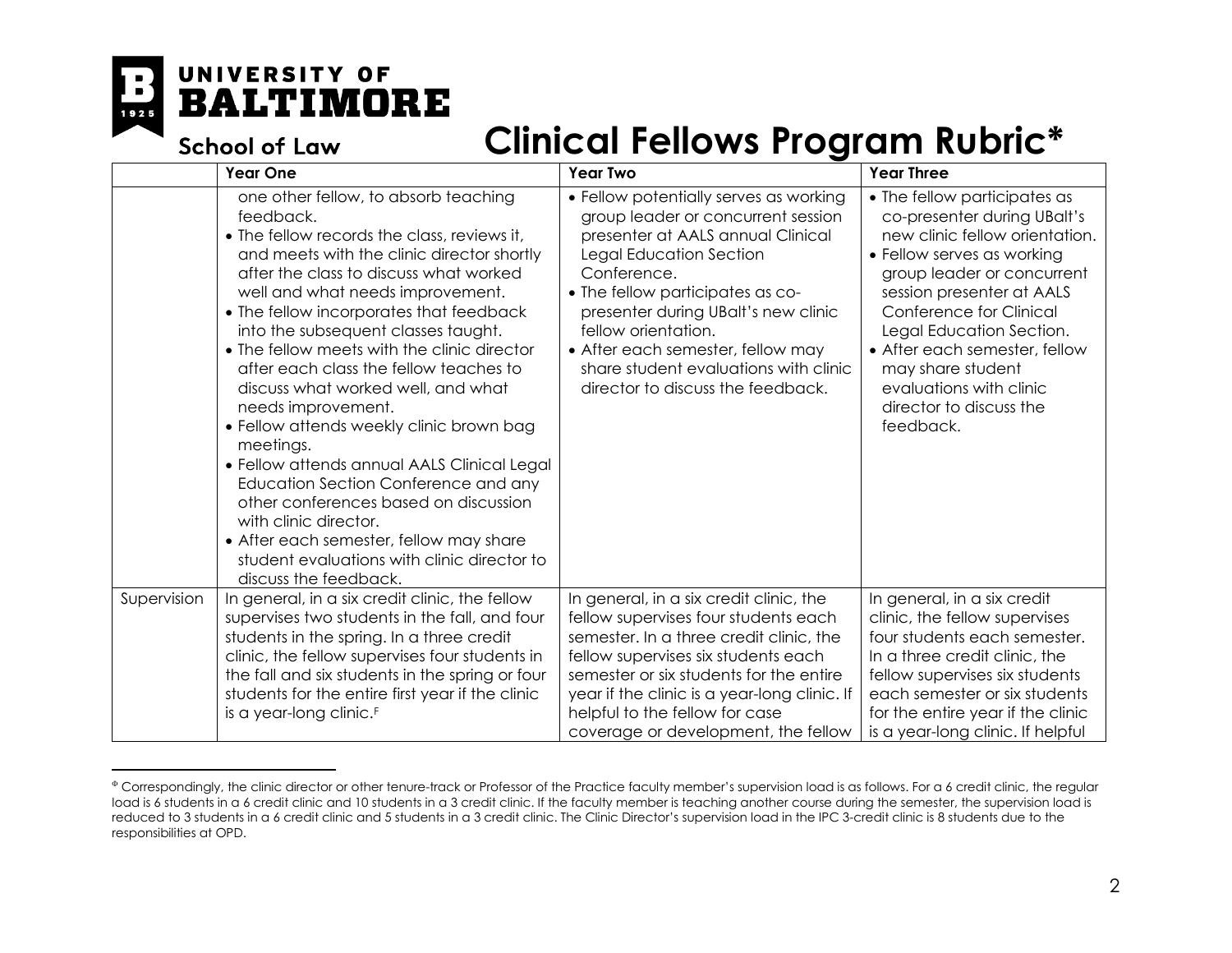F 1925

# UNIVERSITY OF **BALTIMORE**

**School of Law** 

| <b>Year One</b>                                                                                                                                                                                                                                                                                                                                                                                                                                                                                                                                                                                                                                                                                                                                                                                                                                                                                                                                                                                                                                                                                                                                                                                                                                                                                                                                                                                                       | <b>Year Two</b>                                                                                                                                                                                                                                                                                                                                                                                                                                                                                                                                                                                                                                                                                                                                                                                                                                                                                                                                      | <b>Year Three</b>                                                                                                                                                                                                                                                                                                                                                                                                                                                                                                                                                                                                                                                                                                                                                                         |
|-----------------------------------------------------------------------------------------------------------------------------------------------------------------------------------------------------------------------------------------------------------------------------------------------------------------------------------------------------------------------------------------------------------------------------------------------------------------------------------------------------------------------------------------------------------------------------------------------------------------------------------------------------------------------------------------------------------------------------------------------------------------------------------------------------------------------------------------------------------------------------------------------------------------------------------------------------------------------------------------------------------------------------------------------------------------------------------------------------------------------------------------------------------------------------------------------------------------------------------------------------------------------------------------------------------------------------------------------------------------------------------------------------------------------|------------------------------------------------------------------------------------------------------------------------------------------------------------------------------------------------------------------------------------------------------------------------------------------------------------------------------------------------------------------------------------------------------------------------------------------------------------------------------------------------------------------------------------------------------------------------------------------------------------------------------------------------------------------------------------------------------------------------------------------------------------------------------------------------------------------------------------------------------------------------------------------------------------------------------------------------------|-------------------------------------------------------------------------------------------------------------------------------------------------------------------------------------------------------------------------------------------------------------------------------------------------------------------------------------------------------------------------------------------------------------------------------------------------------------------------------------------------------------------------------------------------------------------------------------------------------------------------------------------------------------------------------------------------------------------------------------------------------------------------------------------|
| <b>Best practices</b><br>The fellow reads literature on clinical<br>pedagogy for enriched understanding<br>of supervision. The clinic director will<br>identify readings from the TWEN site,<br>the Clinical Anthology, and other<br>sources.<br>During the fellow's first semester, the<br>fellow observes a senior clinician (not<br>their clinic director) conducting a<br>supervision meeting. That same senior<br>clinician observes a fellow's supervision<br>meeting. Prior to each supervision, the<br>supervising clinician discusses with the<br>observing clinician the supervisor's<br>goals for the supervision. After the<br>supervision session, the supervisor and<br>observer debrief the session about<br>planning and strategies.<br>During the fellow's first semester, the<br>$\bullet$<br>fellow observes their own clinic director<br>doing supervision. Prior to the<br>supervision, the clinic director shares<br>their goals for the supervision. After the<br>supervision session, the fellow and clinic<br>director debrief the session about<br>planning and strategies.<br>During the fellow's second semester,<br>$\bullet$<br>the clinic director observes one<br>supervision meeting by the fellow. Prior<br>to the supervision, the fellow discusses<br>with the clinic director the fellow's<br>goals for the supervision. After the<br>supervision session, the fellow and clinic | can also supervise advanced clinic<br>students ("Clinic IIs").<br><b>Best Practices</b><br>The fellow continues to read<br>literature on clinical pedagogy<br>for enriched understanding of<br>supervision.<br>The fellow attends biweekly<br>$\bullet$<br>supervision rounds led by<br>Associate Dean for Experiential<br>Education to surface and<br>problem solve particular issues<br>that are arising in their<br>supervisions.<br>There are no required<br>$\bullet$<br>observations, but the fellow can<br>arrange observations on an ad<br>hoc basis.<br>Fellow attends weekly clinic<br>$\bullet$<br>brown bag meetings.<br>Fellow continues to routinely<br>$\bullet$<br>maintain notes on each student's<br>performance on<br>client/project/class work and any<br>supervision feedback and<br>evaluation provided to guide<br>development of supervision<br>pedagogy as well as information<br>for mid-semester and final<br>evaluation. | to the fellow for case<br>coverage or development,<br>the fellow can also supervise<br>advanced clinic students<br>("Clinic IIs").<br><b>Best Practices</b><br>Same as year two.<br>The fellow designs a<br>brown bag session on a<br>specific topic related to<br>supervision methodology<br>and facilitates that<br>session, including<br>providing advance<br>reading or a literature<br>review.<br>Fellow attends weekly<br>clinic brown bag<br>meetings.<br>Fellow continues to<br>$\bullet$<br>routinely maintain notes<br>on each student's<br>performance on<br>client/project/class work<br>and any supervision<br>feedback and evaluation<br>provided to guide<br>development of<br>supervision pedagogy as<br>well as information for<br>mid-semester and final<br>evaluation. |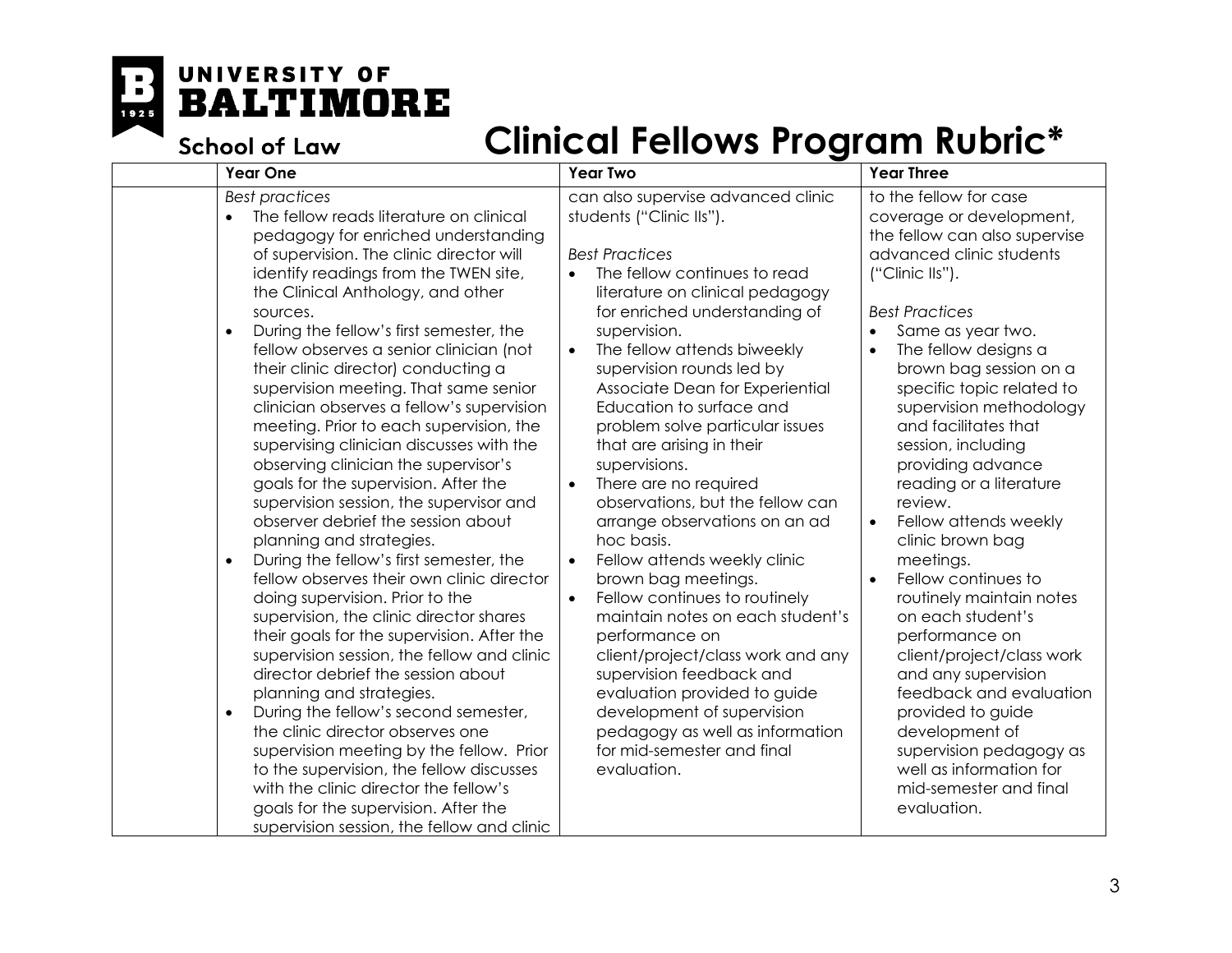

|             | <b>Year One</b>                                                                                                                                                                                                                                                                                                                                                                                                                                                                                                                                                                                                                                                    | <b>Year Two</b>                                                                                                                                                                                                                                                                                                                                                                                                                                                                                                     | <b>Year Three</b>                                                                                                                                                                                                                                                                                                                                                                                                     |
|-------------|--------------------------------------------------------------------------------------------------------------------------------------------------------------------------------------------------------------------------------------------------------------------------------------------------------------------------------------------------------------------------------------------------------------------------------------------------------------------------------------------------------------------------------------------------------------------------------------------------------------------------------------------------------------------|---------------------------------------------------------------------------------------------------------------------------------------------------------------------------------------------------------------------------------------------------------------------------------------------------------------------------------------------------------------------------------------------------------------------------------------------------------------------------------------------------------------------|-----------------------------------------------------------------------------------------------------------------------------------------------------------------------------------------------------------------------------------------------------------------------------------------------------------------------------------------------------------------------------------------------------------------------|
|             | director debrief the session about<br>planning and strategies.<br>The fellow attends biweekly supervision<br>$\bullet$<br>rounds led by Associate Dean for<br>Experiential Education to surface and<br>problem solve particular issues that are<br>arising in their supervisions.<br>Fellow attends weekly clinic brown bag<br>meetings.<br>Fellow routinely maintains notes on<br>$\bullet$<br>each student's performance on<br>client/project/class work and any<br>supervision feedback and evaluation<br>provided to guide development of<br>supervision pedagogy as well as<br>information for mid-semester and final<br>evaluation.                          |                                                                                                                                                                                                                                                                                                                                                                                                                                                                                                                     |                                                                                                                                                                                                                                                                                                                                                                                                                       |
| Scholarship | The fellow takes initial steps to engage in<br>legal scholarship but is not expected to<br>write an article because the first-year focus<br>is on their teaching and lawyering.<br><b>Best Practices</b><br>• Fellow attends scholarship events in the<br>law school, including Faculty Research<br>and Development (FRD) talks by UB and<br>visiting faculty and the Mid-Atlantic<br>Clinical Theory Workshop.<br>• Fellow begins thinking about a scholarly<br>topic they would like to write on.<br>• Fellow begins to read literature in their<br>area and posing questions about a topic<br>they believe would be fruitful to explore<br>in their scholarship | The fellow develops, workshops and,<br>ideally, submits an article, or engages<br>in other significant writing project.<br><b>Best Practices</b><br>• Fellow continues to attend FRD and<br>other scholarly events.<br>• Fellow shares their topic, working<br>thesis, outline, abstract and any<br>drafts with their Clinic Director<br>and/or other faculty, to elicit<br>feedback and receive support and<br>guidance.<br>• Fellow circulates and workshops<br>their draft article during a Clinic<br>Brown Bag. | For fellow going on the<br>teaching market, the fellow<br>prepares a job talk based<br>upon their scholarship.<br><b>Best Practices</b><br>• Fellows convert their article<br>into a "job talk" by mooting<br>at a brown bag (or other<br>time with multiple faculty<br>present).<br>• Fellows develop a research<br>agenda for future writing.<br>• Fellow continues to attend<br>FRD and other scholarly<br>events. |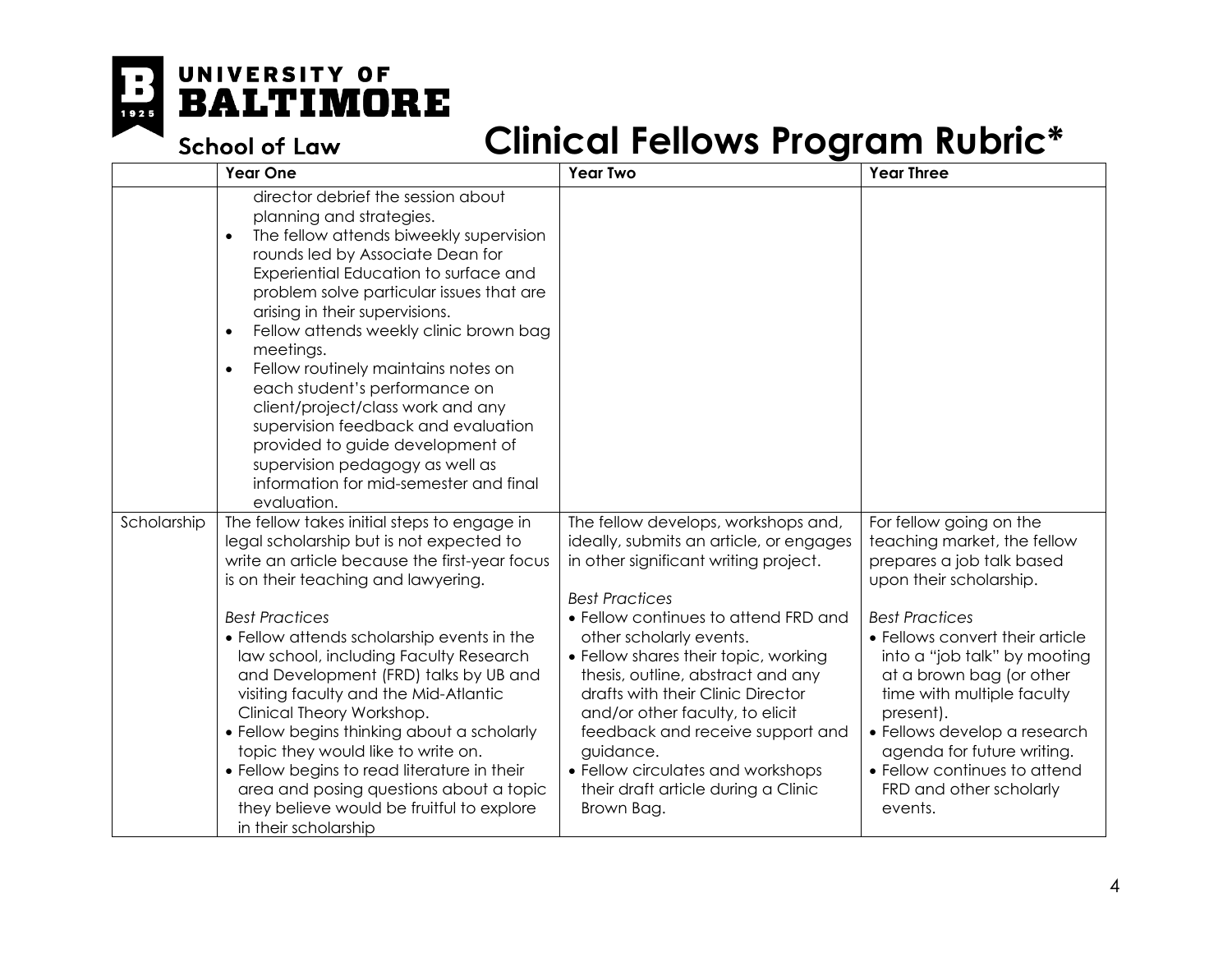1925

l

## <span id="page-4-0"></span>UNIVERSITY OF **BALTIMORE**

|           | <b>School of Law</b>                                                                                                                                                                                                                                                                                                                                                                                                                                                                                                                                                                                                                                                                                                                                                                                           | Clinical Fellows Program Rubric*                                                                                                                                                                                                                                                                                                                                                                                                                                                                                                                                                                                                                                     |                                                                                                                                                                                                                                                                                                                                                                                                                                                                                                                                                     |
|-----------|----------------------------------------------------------------------------------------------------------------------------------------------------------------------------------------------------------------------------------------------------------------------------------------------------------------------------------------------------------------------------------------------------------------------------------------------------------------------------------------------------------------------------------------------------------------------------------------------------------------------------------------------------------------------------------------------------------------------------------------------------------------------------------------------------------------|----------------------------------------------------------------------------------------------------------------------------------------------------------------------------------------------------------------------------------------------------------------------------------------------------------------------------------------------------------------------------------------------------------------------------------------------------------------------------------------------------------------------------------------------------------------------------------------------------------------------------------------------------------------------|-----------------------------------------------------------------------------------------------------------------------------------------------------------------------------------------------------------------------------------------------------------------------------------------------------------------------------------------------------------------------------------------------------------------------------------------------------------------------------------------------------------------------------------------------------|
|           | <b>Year One</b>                                                                                                                                                                                                                                                                                                                                                                                                                                                                                                                                                                                                                                                                                                                                                                                                | <b>Year Two</b>                                                                                                                                                                                                                                                                                                                                                                                                                                                                                                                                                                                                                                                      | <b>Year Three</b>                                                                                                                                                                                                                                                                                                                                                                                                                                                                                                                                   |
|           | • Fellow discusses their topic with their<br>clinic director and/or other faculty as<br>appropriate to flesh out their ideas.<br>During the summer after their first year,<br>fellows begin targeted research and<br>drafting of their article.<br>• Fellow has a topic, working thesis, outline,<br>and abstract done by the end of the<br>summer after their first year of teaching.                                                                                                                                                                                                                                                                                                                                                                                                                         | • Fellow workshops their draft at one<br>outside forum, such as the Clinical<br>Law Review writing workshop, the<br>Mid-Atlantic Clinical Theory<br>workshop, Works-in-Progress (WIP)<br>session at the annual AALS Clinical<br>Legal Education Section<br>Conference, or any junior-friendly<br>venues.<br>• Fellow aims to submit their article<br>during the August submission cycle<br>following their second year.                                                                                                                                                                                                                                              | • Fellow begins work on their<br>next piece of scholarship.<br>• Fellow workshops any new<br>writings, whether within UB<br>or at outside venues.<br>• Fellow finds ways to convert<br>their article and any other<br>scholarly interests into non-<br>law review venues, like op-<br>eds, blog posts, or similar<br>media.                                                                                                                                                                                                                         |
| Lawyering | Fellow covers cases between semesters. <sup>Y</sup><br>• In November and April, fellow meets with<br>the clinic director to anticipate the<br>between-semester workload and seek<br>any appropriate support (like hiring a<br>summer law clerk).<br>• During winter and summer break, fellow is<br>present at least two, and preferably<br>three days a week in the office when the<br>law building is open, for client coverage<br>(and more as required by case or project<br>schedules). When the law building is<br>closed, fellow makes arrangements with<br>Clinic Administrator to ensure fellow's<br>availability in the event of clinic related<br>emergencies.<br>• Fellow is responsible for screening all<br>incoming clinic-related mail and calls for<br>their clinic, including checking clinic | Fellow covers cases between<br>semesters.<br>• In November and April, fellow<br>meets with the clinic director to<br>anticipate the between-semester<br>workload and seek any<br>appropriate support (like hiring a<br>summer law clerk).<br>• During winter and summer break,<br>fellow is present at least two, and<br>preferably three days a week in the<br>office when the law building is<br>open, for client coverage (and<br>more as required by case or project<br>schedules). When the law building is<br>closed, fellow makes arrangements<br>with Clinic Administrator to ensure<br>fellow's availability in the event of<br>clinic related emergencies. | Fellow covers cases between<br>semesters.<br>In November and April, the<br>fellow meets with the clinic<br>director to anticipate the<br>between-semester workload<br>and seek any appropriate<br>support (like hiring a summer<br>law clerk).<br>• During winter and summer<br>break, fellow is present at<br>least two, and preferably<br>three days a week in the<br>office when the law building<br>is open, for client coverage<br>(and more as required by<br>case or project schedules).<br>When the law building is<br>closed, fellow makes |

<sup>Ψ</sup> Correspondingly, Professors of the Practice also have case coverage issues during breaks and collaborate with their fellows on the coverage.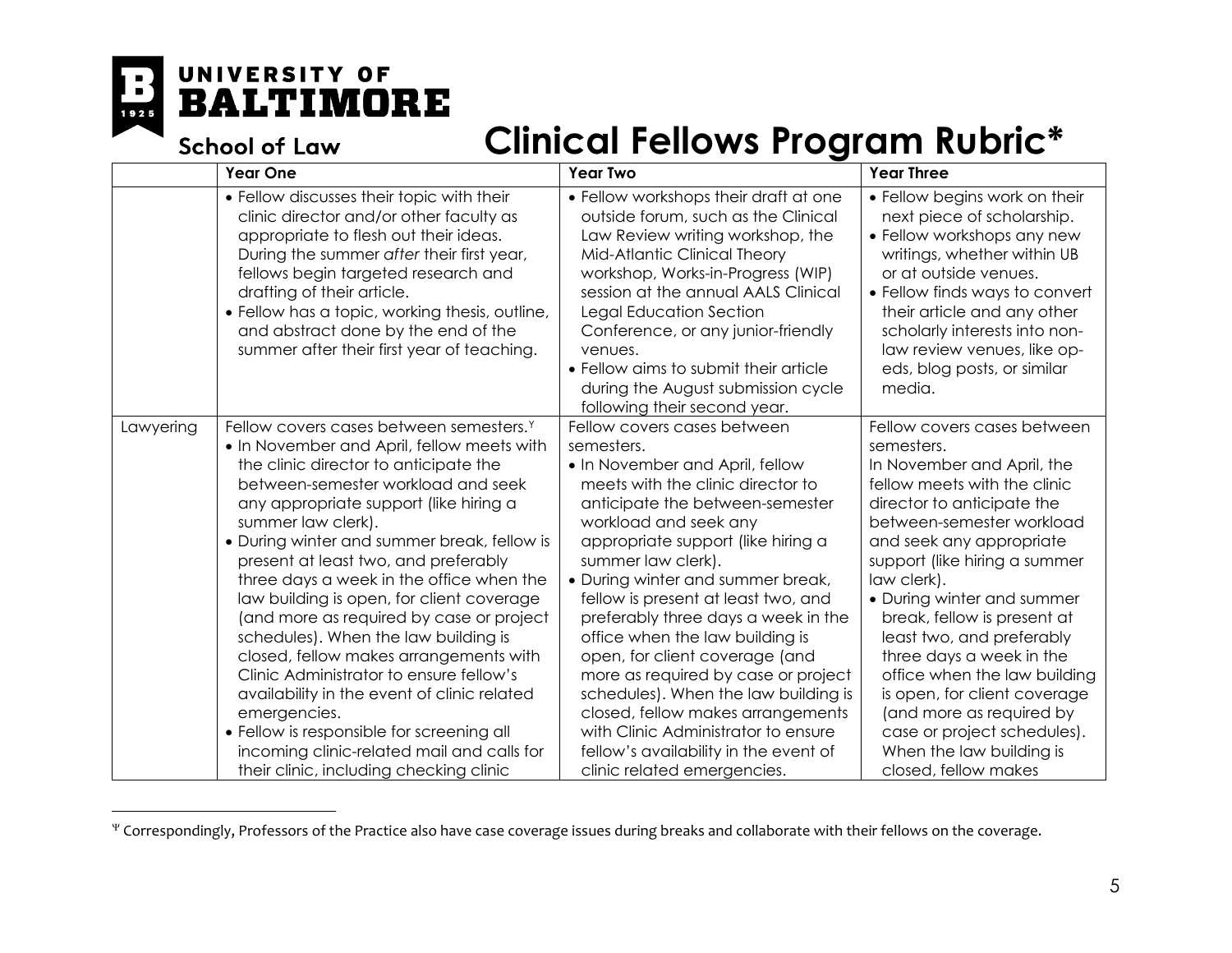E  $\overline{1925}$ 

## UNIVERSITY OF **BALTIMORE**

| <b>Year One</b>                                                                                                                                                                                                                                                                                                                                                                                                                                                                                                                                                                                                                                                                                                                                                                                                                                                                                                                                                                                                                                          | <b>Year Two</b>                                                                                                                                                                                                                                                                                                                                                                                                                                                                                                                                                                                                                                                                                                                                                                                                                                                                                                                                                                                                                                                                                                                                                                                                | <b>Year Three</b>                                                                                                                                                                                                                                                                                                                                                                                                                                                                                                                                                                                                                                                                                                                                                                                                                                                                                                                                                   |
|----------------------------------------------------------------------------------------------------------------------------------------------------------------------------------------------------------------------------------------------------------------------------------------------------------------------------------------------------------------------------------------------------------------------------------------------------------------------------------------------------------------------------------------------------------------------------------------------------------------------------------------------------------------------------------------------------------------------------------------------------------------------------------------------------------------------------------------------------------------------------------------------------------------------------------------------------------------------------------------------------------------------------------------------------------|----------------------------------------------------------------------------------------------------------------------------------------------------------------------------------------------------------------------------------------------------------------------------------------------------------------------------------------------------------------------------------------------------------------------------------------------------------------------------------------------------------------------------------------------------------------------------------------------------------------------------------------------------------------------------------------------------------------------------------------------------------------------------------------------------------------------------------------------------------------------------------------------------------------------------------------------------------------------------------------------------------------------------------------------------------------------------------------------------------------------------------------------------------------------------------------------------------------|---------------------------------------------------------------------------------------------------------------------------------------------------------------------------------------------------------------------------------------------------------------------------------------------------------------------------------------------------------------------------------------------------------------------------------------------------------------------------------------------------------------------------------------------------------------------------------------------------------------------------------------------------------------------------------------------------------------------------------------------------------------------------------------------------------------------------------------------------------------------------------------------------------------------------------------------------------------------|
| director's mailbox for clinic-related mail.<br>Fellow informs front desk to forward all<br>clinic-related calls and place all clinic-<br>related mail in fellow's box.<br>. In consultation with their clinic directors,<br>the fellows support each other to ensure<br>case and project coverage over<br>vacation, even when that means<br>working in a new area of law.<br>• On the days when fellow is not present in<br>the office, and not on vacation, fellow<br>should be engaged in scholarship or<br>other work in furtherance of their<br>development as a teacher and lawyer.<br>• If the fellow is in a clinic with limited or no<br>client work over break, fellow consults<br>with Clinic Director and Associate Dean<br>for Experiential Education to work on<br>other clinics' case and project work as<br>well as Clinic Program priorities, such as<br>updating Fellows' Manual, Clinic Program<br>policies, and clinic orientation planning<br>and teaching.<br>Fellow attends any CLE programs<br>beneficial to their practice area. | • Fellow is responsible for screening<br>all incoming clinic-related mail and<br>calls for their clinic, including<br>checking clinic director's mailbox<br>for clinic-related mail. Fellow<br>informs front desk to forward all<br>clinic-related calls and place all<br>clinic-related mail in fellow's box.<br>• In consultation with their clinic<br>directors, the fellows support each<br>other to ensure case and project<br>coverage over vacations, even<br>when that means working in a new<br>area of law.<br>• On the days when fellow is not<br>present in the office, and not on<br>vacation, fellows should be<br>engaged in scholarship or other<br>work in furtherance of their<br>development as a teacher and<br>lawyer.<br>. If the fellow is in a clinic with limited<br>or no client work over break, fellow<br>consults with Clinic Director and<br>Associate Dean for Experiential<br>Education to work on other clinics'<br>case and project work as well as<br>Clinic Program priorities, such as<br>updating Fellows' Manual, Clinic<br>Program policies, and clinic<br>orientation planning and teaching.<br>Fellow attends any CLE programs<br>beneficial to their practice area. | arrangements with Clinic<br>Administrator to ensure<br>fellow's availability in the<br>event of clinic related<br>emergencies.<br>• Fellow is responsible for<br>screening all incoming<br>clinic-related mail and calls<br>for their clinic, including<br>checking clinic director's<br>mailbox for clinic-related<br>mail. Fellow informs front<br>desk to forward all clinic-<br>related calls and place all<br>clinic-related mail in fellow's<br>box.<br>• In consultation with their<br>clinic directors, the fellows<br>support each other to<br>ensure case and project<br>coverage over vacations,<br>even when that means<br>working in a new area of<br>law.<br>• On the days when fellow is<br>not present in the office,<br>and not on vacation, fellow<br>should be engaged in<br>scholarship or other work in<br>furtherance of their<br>development as a teacher<br>and lawyer.<br>• If the fellow is in a clinic with<br>limited or no client work |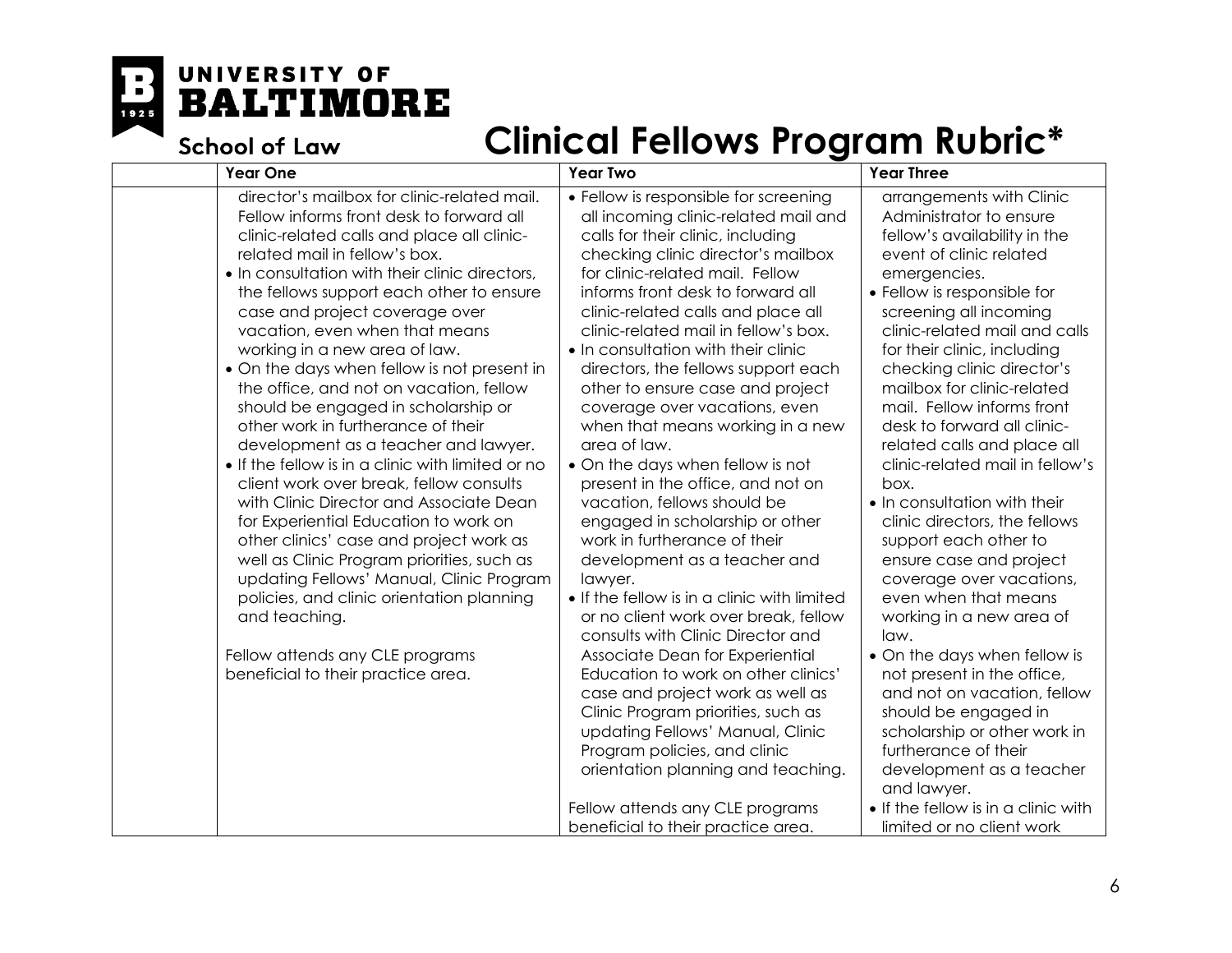

|                                          | <b>Year One</b>                                                                                                                                                                                                                                                                                                                                                                                                                                                                    | <b>Year Two</b>                                                                                                                                                                                                                                                                                                                                                                                       | <b>Year Three</b>                                                                                                                                                                                                                                                                                                                                                                                                                                                        |
|------------------------------------------|------------------------------------------------------------------------------------------------------------------------------------------------------------------------------------------------------------------------------------------------------------------------------------------------------------------------------------------------------------------------------------------------------------------------------------------------------------------------------------|-------------------------------------------------------------------------------------------------------------------------------------------------------------------------------------------------------------------------------------------------------------------------------------------------------------------------------------------------------------------------------------------------------|--------------------------------------------------------------------------------------------------------------------------------------------------------------------------------------------------------------------------------------------------------------------------------------------------------------------------------------------------------------------------------------------------------------------------------------------------------------------------|
|                                          |                                                                                                                                                                                                                                                                                                                                                                                                                                                                                    | Fellow is encouraged to be involved<br>in a bar association or nonprofit<br>organization relevant to their clinic<br>work.                                                                                                                                                                                                                                                                            | over break, fellow consults<br>with Clinic Director and<br>Associate Dean for<br>Experiential Education to<br>work on other clinics' case<br>and project work as well as<br>Clinic Program priorities,<br>such as updating Fellows'<br>Manual, Clinic Program<br>policies, and clinic<br>orientation planning and<br>teaching<br>Fellow attends any CLE<br>programs beneficial to their<br>practice area.<br>Fellow is encouraged to be<br>involved in a bar association |
|                                          |                                                                                                                                                                                                                                                                                                                                                                                                                                                                                    |                                                                                                                                                                                                                                                                                                                                                                                                       | or nonprofit organization<br>relevant to their clinic work.                                                                                                                                                                                                                                                                                                                                                                                                              |
| Law School<br>and<br>Clinical<br>Program | Fellow is a member of the law school<br>faculty and is expected to engage in the<br>community as appropriate. All fellows'<br>contracts are for 40 hours/week.<br>Fellow attends monthly faculty<br>meetings, although fellow is unable to<br>vote on matters.<br>Fellow attends weekly clinical brown<br>$\bullet$<br>bag meetings and participates in<br>programmatic discussions and<br>planning.<br>The Center on Applied Feminism<br>always invites clinical fellows to serve | Fellow is a member of the law school<br>faculty and is expected to engage in<br>the community as appropriate.<br>Same as year one except as<br>$\bullet$<br>noted below.<br>Fellow is encouraged to become<br>$\bullet$<br>involved with a student group<br>relevant to their practice,<br>scholarship, or interests.<br>Fellow attends candidate job<br>$\bullet$<br>talks and small group meetings. | Fellow is a member of the law<br>school faculty and is<br>expected to engage in the<br>community as appropriate.<br>Same as year two.                                                                                                                                                                                                                                                                                                                                    |